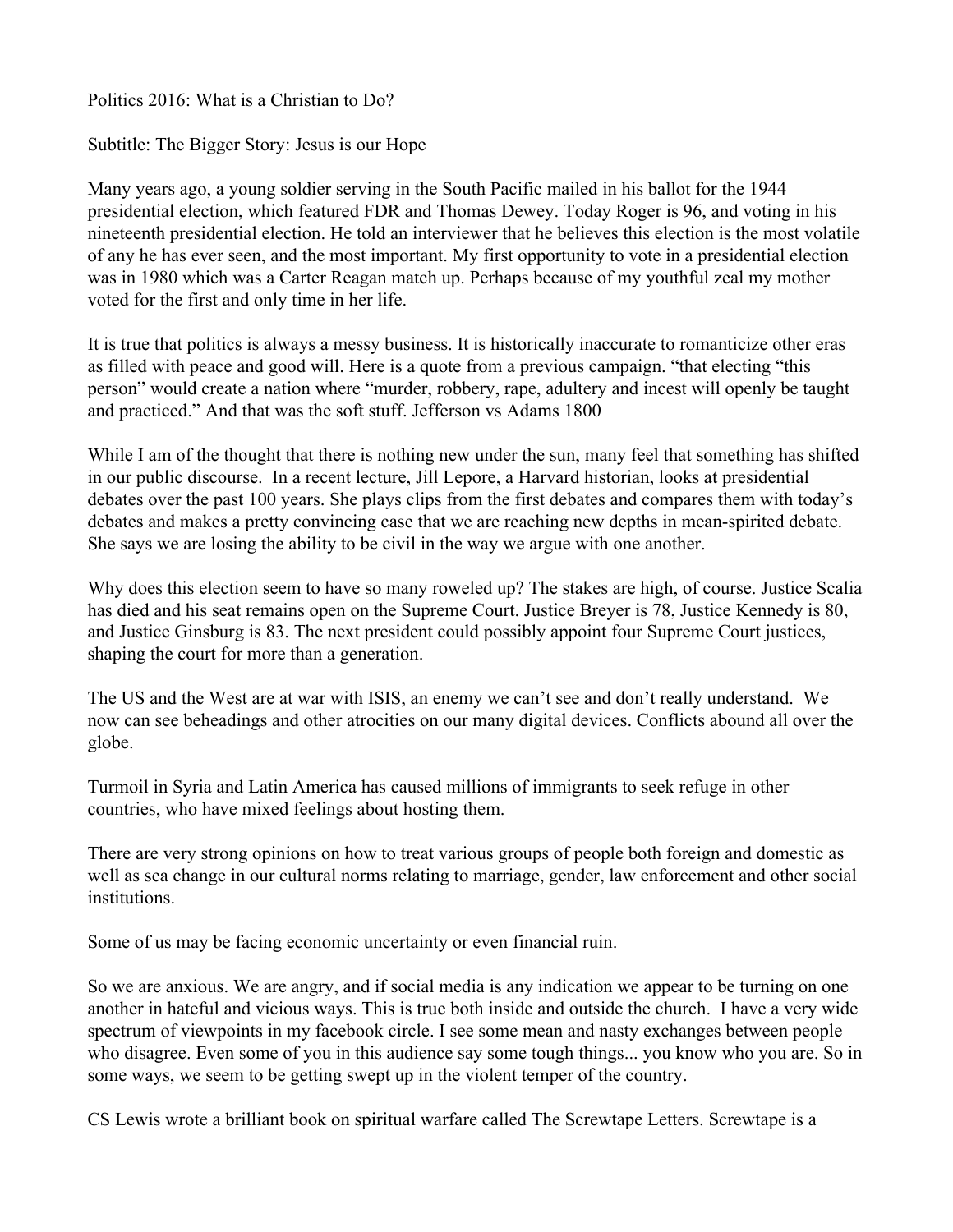master tempter teaching a junior demon how to deceive Christians and tempt them away from a pure devotion to Christ. In one letter Screwtape writes:

My Dear Wormwood:

Be sure that the patient remains fixated on politics. Arguments, political gossip and obsessing on the faults of people they have never met serves as an excellent distraction from advancing in personal virtue, character and the things the patient can control. Make sure to keep the patient in a constant state of angst, frustration and disdain for the rest of the human race in order to avoid any kind of charity of inner peace from developing. Ensure that the patient believes that the problem is "out there" and "in the broken system" rather than recognizing that the problem is in himself.

Keep up the good work,

Uncle Screwtape.

Screwtape seems to be doing a pretty good job distracting us this election season.

There are 16 days before the November 8th election and I'd like to spend the next 20 minutes considering the question the prophets asked – how then should we live? What does the Bible have to say that can guide us as we engage and interact with the political process? What does it look like to live faithfully for Christ in these difficult times?

We all have opinions about the candidates and issues. We're not going to talk about that. I'm asking us, as much as is possible, to take a step back from the latest news cycle for a moment and consider together what the Bible has to say about Christians engaging in politics.

There is one important word to think about as we contemplate the earth, say from a vantage point of the space station or the moon at 237,000 miles away. John 3:16 says, "For God so loved the world that he gave his only begotten Son that whosoever believes in him should not perish but have everlasting life."

That word is Jesus.

I was eleven years old living with my parents and 4 sisters in Kenya in the early seventies. Even then the mid-east was on fire just more so in Israel than everywhere else that we see now. There was starvation in Africa, war in Vietnam and I felt the spirits tug on my heart. I needed a savior. I remember that night when my father immersed me into Christ in the Ruiru river, April 5th it was.

That night I became a Christian. I didn't become a Democrat. I didn't become a Republican. I didn't become a liberal or a conservative. I didn't become a hawk or a dove. I didn't become anything other than a follower of God's own son, Jesus Christ. When I made that decision, I was following in the footsteps of the early disciples:

Mark 1:16-18 Passing along side the Sea of Galilee, he saw Simon and Andrew the brother of Simon casting a net into the sea, for they were fishermen. And Jesus said to them, "Follow me, and I will make you become fishers of men." And immediately they left their nets and followed him.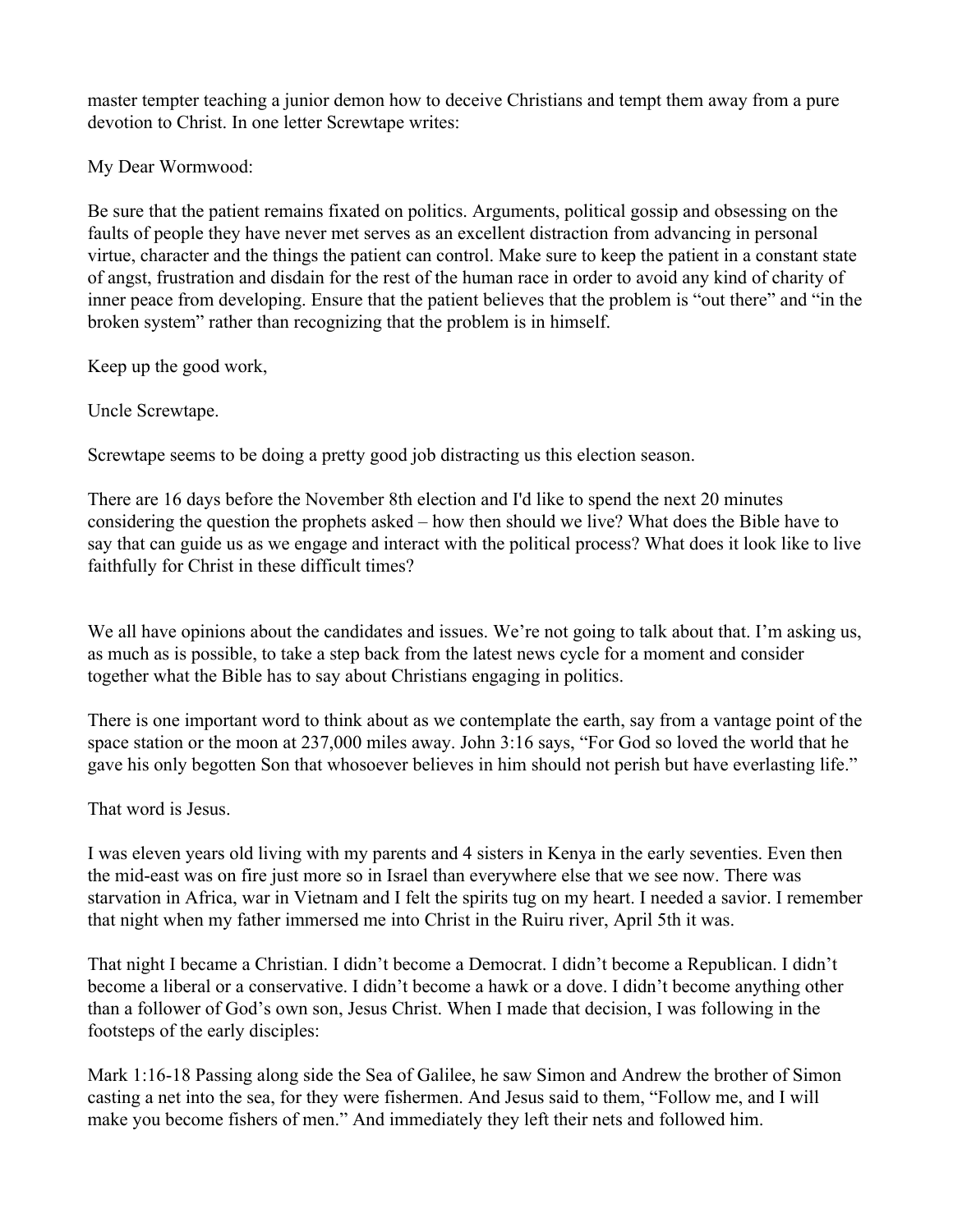Hopefully each of you has made that same decision to make Jesus Lord of your life. Think back now to that day, to that time. Try to remember the hopelessness of a life without Him and how your simple faith and obedience made all the difference in your life.

Who is this Jesus we've chosen to follow?

Let's review a few biblical truths about Jesus that are particularly relevant as we think of how Christians should engage the political process.

Who is Jesus?

Jesus is Lord. Jesus has defeated the powers. Jesus is the Good Shepherd

1. Jesus is Lord.

When Thomas sees Jesus after the resurrection he exclaims, "My Lord and my God!" John 20:28

When Paul summarized the gospel for the Roman church, he writes, "If you confess with mouth that Jesus is Lord and believe in your heart that God raised him from the dead, you will be saved." Romans 10:9.

When we decide to follow Jesus, we yield our lives to him as Lord. This means that we give him ultimate authority over our lives. We chose to obey him.

When we say that we believe that Jesus is Lord we are also saying that Jesus is sovereign over all of life. We are saying that Jesus is Lord of History – that there is a higher authority, a greater power, than the man or woman who sits in the Oval Office.

Paul explains in Colossians 1:20 that Jesus, even now, is "reconciling to himself all things, whether on earth or in heaven, making peace by the blood of the cross." Do you believe this? Do we believe this?

Jesus, because of his death on the cross, is in the midst of all the chaos of this life, reconciling it to himself. Even in the darkest times, Jesus is restoring order. He is working in the world. He is Lord of the earth.

2. Jesus has defeated the powers.

Paul explains how Jesus has the authority to reconcile all things to himself a few verses later. He says that Jesus, when he died, "disarmed the rulers and authorities and put them to open shame, by triumphing over them in him." Colossians 1:15

This is interesting. What are these rulers and authorities? They are spiritual powers that work through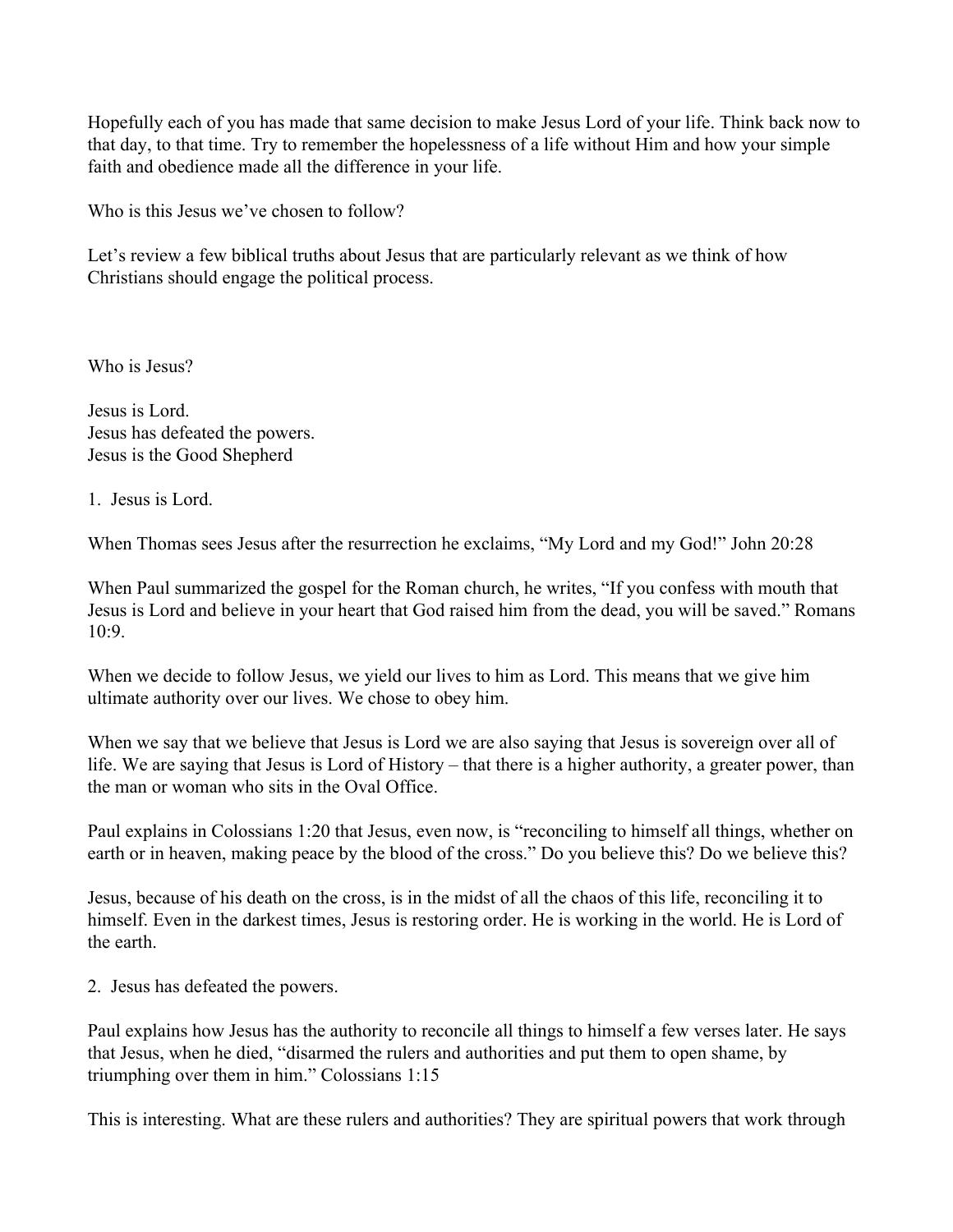the systems and structures of life. Systems and structures like government, media, business, education, law, and so on. God predisposed us to create these structures to help humanity thrive and prosper. But after the fall, Satan as with all things took them captive and he now twists them to keep people from realizing their God-given purpose.

It seems that Paul is teaching that on the cross, Christ overcame the powers. He is saying that Christ dealt a death blow to the demonic forces holding the systems and structures of life in captivity, and that he even now is in the process of redeeming them.

Everyday we see the brokenness of our political system. We are seeing what can happen when technology and media become demonized. We are seeing the corrupting affect of people seeking power, fame and fortune. We see human behavior at it lowest and most despicable.

But this is not the last word for Christians. We believe that Jesus has defeated the powers; that he has set into motion a long process of redeeming the broken structures that cause so much pain. This redemption will not be complete until he returns, but this is where the story is heading.

In other words, the story of this election is not the only story. We live by a Bigger Story.

3. Jesus is our Good Shepherd.

God doesn't just save us and leave us to figure out life on our own. He makes us a part of his family. Sometimes he describes his relationship to his spiritual family as that of a loving shepherd to a trusting flock.

 John 10:15; 27-28 Jesus said, "I am the Good Shepherd, I know my own and my own know me…my sheep hear my voice, and I know them and they follow me. I give them eternal life, and they will never perish, and no one will snatch them out of my hand."

When we become a follower of Christ, we become a member of a new family. We are a church family here in Camp Hill but that is but a small part of the larger family located around this country and the world. Jesus is the loving head of this huge family. He cares for us, guides us, and protects us like a Good Shepherd. He knows each one of us by name. He makes sure no one will snatch us from his hand.

So this is what it means to be a Christian. We are followers of a Jewish man named Jesus of Nazareth, who was born of a virgin, who lived, died and was raised again on the third day., the Son of God,

So to review: Jesus is our Lord. He is at work redeeming the world. He loves us and will never abandon us.

Perhaps this sounds obvious, but sometimes people forget this during election years, in which political pundits tell us what "the evangelical Christian voting block" believes.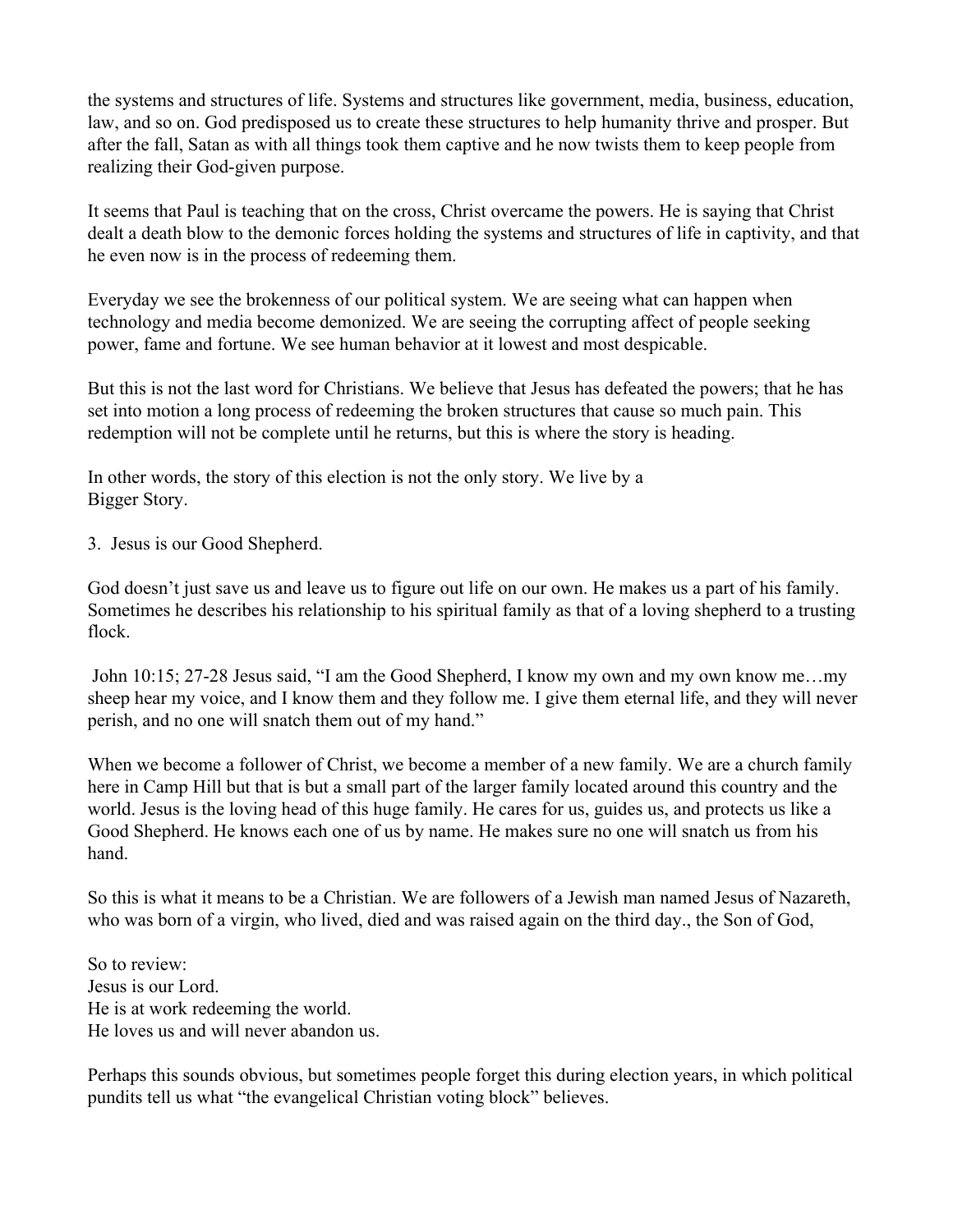There are many narratives explaining why people have turned away from Jesus. Many people simply reject Jesus, but are pushed away by all the baggage, political and otherwise that they see in people identifying with him. We need to do all we can to put no stumbling block in front of those walking beside us.

So let's go all the way back to first principles and remember that a Christian is someone who has chosen to follow Jesus Christ. We are not saved by our political views or commitment to causes, even just ones. Jesus Christ saves us by his blood and that through our faith in and obedience to him..

We must begin here if we want to live faithfully for Christ in this election process. We must begin by putting our faith in Jesus Christ. Have you done that? Are you continuing to do that?

Christians are people who trust Jesus. We put our hope in Jesus.

But just what are we hoping he will do for us?

The short answer we usually give to that question is: Save us from our sins.

But the biblical promises for the faithful extend much beyond that.

When we say we trust in Jesus, we are saying that we trust him with our lives, with our ultimate well-being.

We trust him to make us secure and significant.

We trust him to make us safe and happy.

We trust him with our deepest longings and desires – to be known, to be loved, to have a meaningful life.

All these things are are part of the treasures given to us through Christ. Or perhaps a better way of saying this is that those treasures are accessible to us through Christ.

What if we don't get what we want and are searching for? If we don't find it in one place we seek it in another. If we seek fulfillment that only comes from God in other things we are missing the mark. Throughout the bible we are warned against idolatry. As humans, using this measure, we have a struggle with idolatry. In other words, we put our hope in false gods to give our lives meaning, to make us safe and happy.

Sometimes this false god can be a great nation.

This is a major theme in the Book of Isaiah. About the year 734 BC, King Ahaz stood on his balcony in Jerusalem and watched the ferocious Syrian armies storm his city.

God sent the prophet Isaiah to him to tell him not to panic.

But panic he did. Isaiah wrote, "His heart and the heart of his people shook as the trees of the forest shake against the wind." Is. 7:2.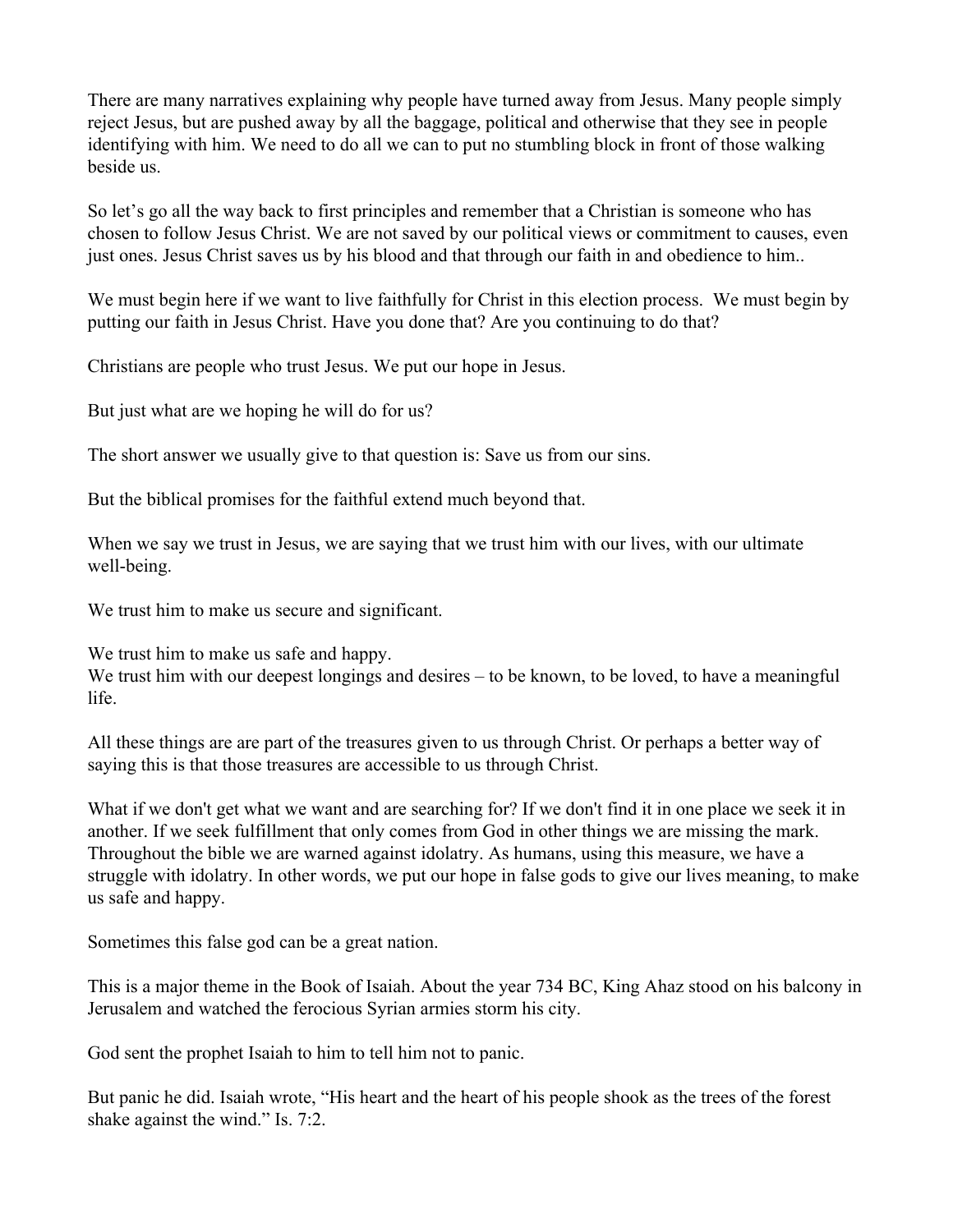There seems to be only one way to save the kingdom: to ask Assyria to save them.

Isaiah brings a word from the Lord to the king. He reminds the king of a Bigger Story, that in the end the king of Assyria does not rule history, the God of Israel does. The prophet begs the king not to put his trust in this mighty nation to save him. Is 7:1-12

But King Ahaz makes a treaty with Assyria anyway. Isaiah calls this a covenant with death.I It ends badly.

A generation later, godly king Hezekiah makes another alliance with Egypt to save Israel.

Isaiah warns him not to do it. "In returning to God and in rest you shall be saved; in quietness and trust shall be your strength." Is 30.15

Hezekiah rejects the prophet and goes ahead with the alliance.

Isaiah writes in chapters 30 and 33 "Woe to the rebellious children, says the Lord, who carry out a plan that is not from me, who turn an alliance that is not of My spirit, adding sin to sin; Who set out to go down to Egypt, without asking for my counsel to take refuge in the protection of Pharaoh…Therefore shall the protection of Pharaoh turn to your shame." Isaiah 33:22; 30:1-2.

So here is the point. God's people get into trouble when they put their hope in a nation, even a great and powerful nation, to save them.

Let's fast forward to present day. Is it wrong to love your country? I hope not. I am increasingly aware, and sorrowful for the sins of this country. When we have no one of high and noble character to to choose to be our president it is difficult to be optimistic.

But in many ways I also love my country. I'm very thankful for my country. There is nowhere I would rather live. I have lived in Kenya for several years. It was beautiful and memorable in many ways but when you see the widespread corruption and bribery in all the government institutions, the lack of infrastructure, the extreme poverty and tribalism it is unbelievable how good we have it here. Many of us have traveled this past year posting and bringing back beautiful pictures of canyons, mountains and big sky views. Two weeks ago we were in the Shenandoahs, last week we climbed Mt Pisgah in the North Carolina Smokies. What a grand country we were blessed to be born in!

I personally am very thankful for my country even in times like these.

But there is a fine line between loving your country, and being patriotic and respectful towards your country, and making an idol out of your country.

We cross that line when we begin trusting in our country to make us safe and happy. When we do this we commit idolatry.

Is it possible that one reason why there is so much anxiety among Christians over this election is because we have crossed this line. Might we have put our hope in our country to protect us and this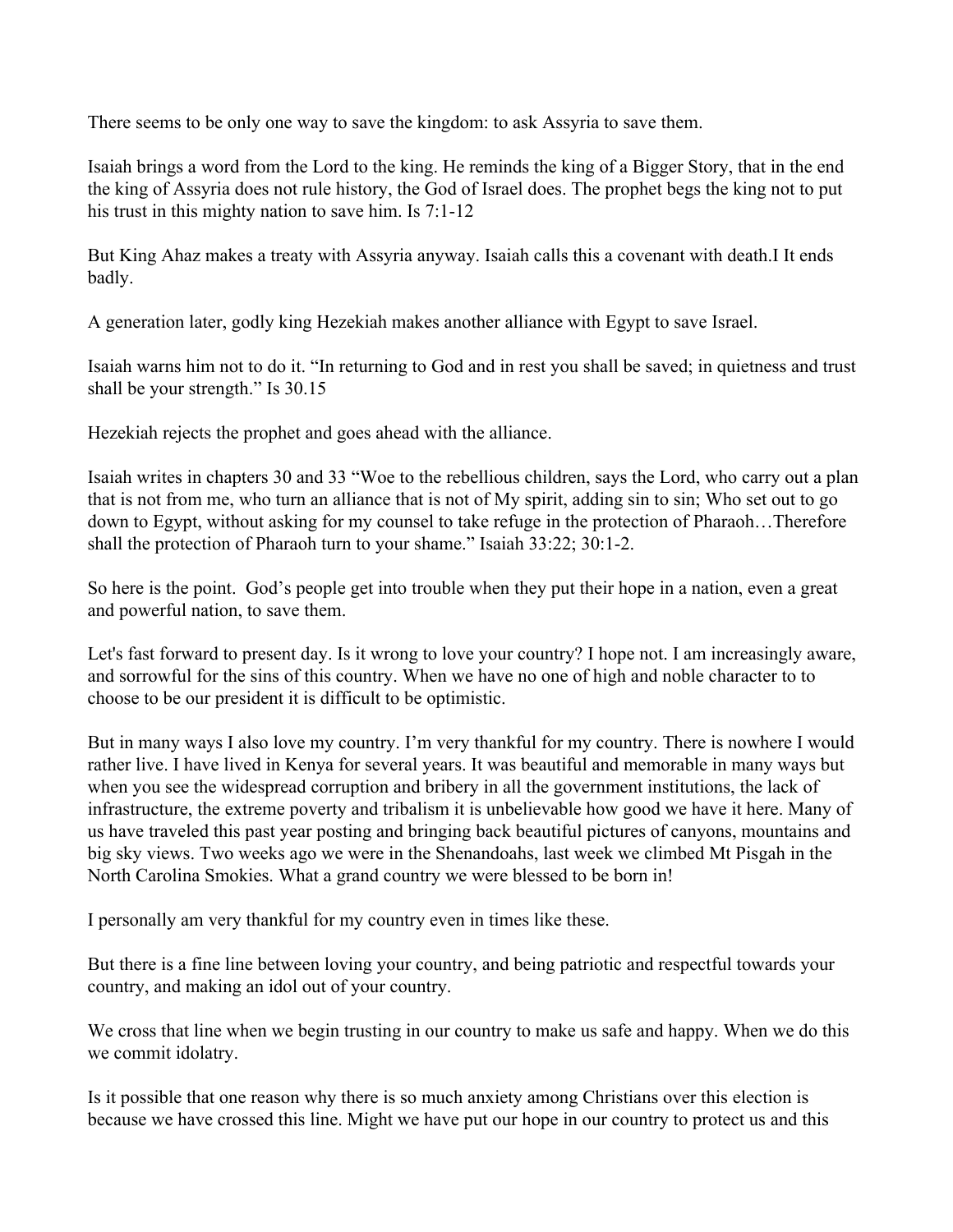election raises fears that our country may not be able to do this very well in the future. This is something to think and pray on.

French theologian Jacques Ellul offers this interesting observation on idolatry:

"The machine, as thing, is fine. But as soon as people put their faith in this machine, place all their hopes in this machine, are convinced that their spiritual life depends on this machine, and that actually this machine will be the vicarious instrument which will allow them cheaply to exercise love of neighbor, then at that moment we are in full idolatry…once a thing has been transformed into a divinity…we are ready to sacrifice persons to it."

We become are anxious when we forget that Jesus is Lord of history. If we put our faith in our nation to save us we have reason to be anxious.

Max Lucado said this:

"We are really ready for this presidential election to be over. We're ready for an end to the rancor and tackiness.

Voters on both sides feel frustrated, even embarrassed by it all. There is a visceral fear, an angst about the result. What if so and so wins? When we wake up to November 9, post-election, when the confetti is swept away and the election is finally over, what will we see?

I have a prediction. I know exactly what November 9 will bring. Another day of God's perfect sovereignty.

He will still be in charge. His throne will still be occupied. He will still manage the affairs of the world. Never before has His providence depended on a king, president, or ruler. And it won't on November 9, 2016.

"The LORD can control a king's mind as he controls a river; he can direct it as he pleases" (Proverbs 21:1 NCV).

Now let me pose some challenging questions. Could Jesus, in his sovereignty, be allowing us to struggle so American Christians can see their idolatry and repent of it?

Could this horrible election season be part of his plan to remind us that our ultimate hope is in Jesus, and not in a political party?

Could Jesus actually be redeeming his church during this election by reminding us that we are never to put our hopes in even a great nation or party or candidate?

Could Jesus be using this embarrassing debacle to remind us that we are, after all, a pilgrim people, citizens of another kingdom, spiritual immigrants who don't fully belong in this world?

To say, "Jesus is our hope" is not to say that it doesn't matter who wins.

To say, "Jesus is our hope" is not to say that we shouldn't vote or engage the political process in other ways. It is one of our great blessings to be able to vote. Throughout history the ability to select our leaders was for the most part unheard of.